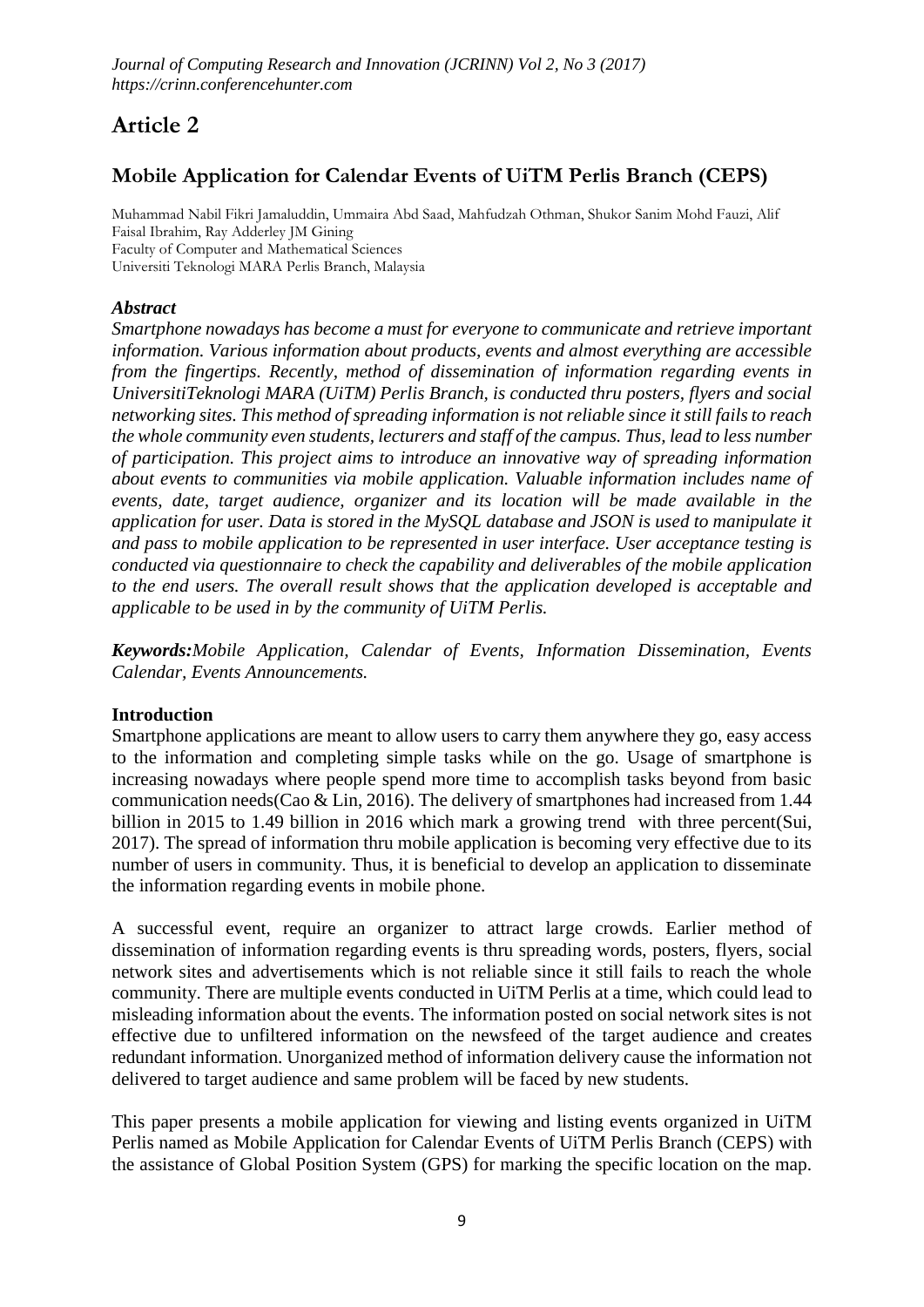The mobile application lists current and future events held in UiTM Perlis and its details, including event names, time, venue, organizer, target and number of participant and location. It also able to pin and display the location of events on the real map using Google Maps Application Programming Interface (API) and Android Operating System (OS).

#### **Related Works**

#### *i. OHIO University: Calendar of Events*

Figure 1 below shows a calendar of events of OHIO University. This university provides an electronic calendar for their students to inform the events which were organized in this university. Clicking on the date form calendar, users are able to know details of events' information such as type of events, times, date, location, and website of the events. Moreover, students can browse events' activities based on week of month.



Figure 1: Calendar of Events from OHIO University website (Ohio University, 2013).

#### *ii. University of Illinois Urbana Campaign*

Students or users are able to search current events by clicking the date. The advantage about this calendar of events is, it allows users to search events based on all, grid, month, week, day using search tool. Upon the click of events, it will be highlighted in red color. The details of information such as Speaker, date, time, location, cost, sponsor, contact, e-mail, phone, registration, views are attributes of the information of the related event will be displayed.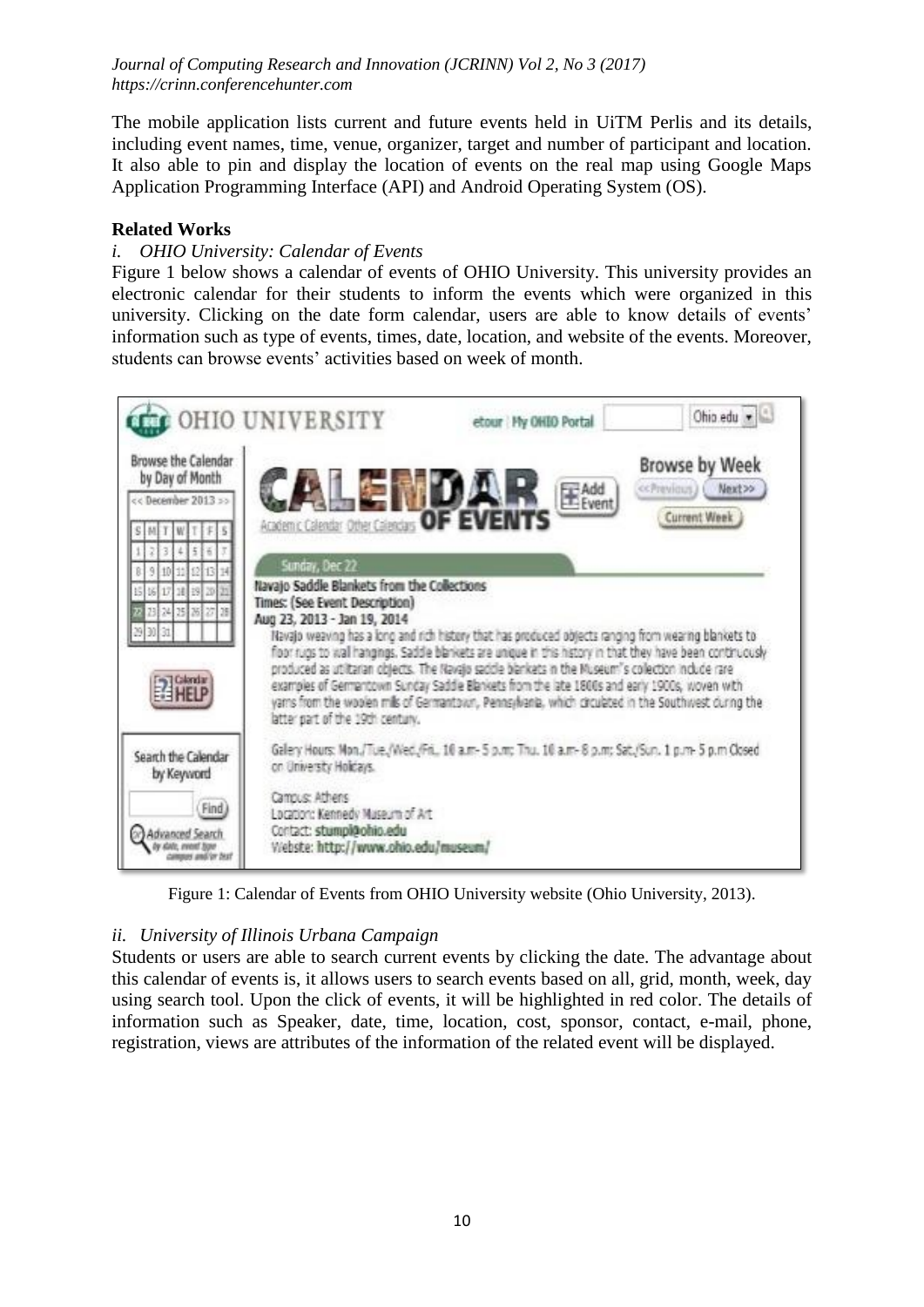

Figure 2: Calendar of events of University of Illinois Urbana Champaign (University of Illinois Urbana Campaign, 2013)*.*

#### **Research Methodology**

This research applies repetitive development process (Figure 3) adapted from a Waterfall Model consists of six phases. The flow progress works in repetition until each phase satisfies and may revert to the previous phases. Activities, techniques and deliverables are explained as follows:



Figure 3: Waterfall Model (Repetitive).

i. Planning Phase –Includes the feasibility study to identify area, scope significance and outcome of the project based on related journal, research articles and text books.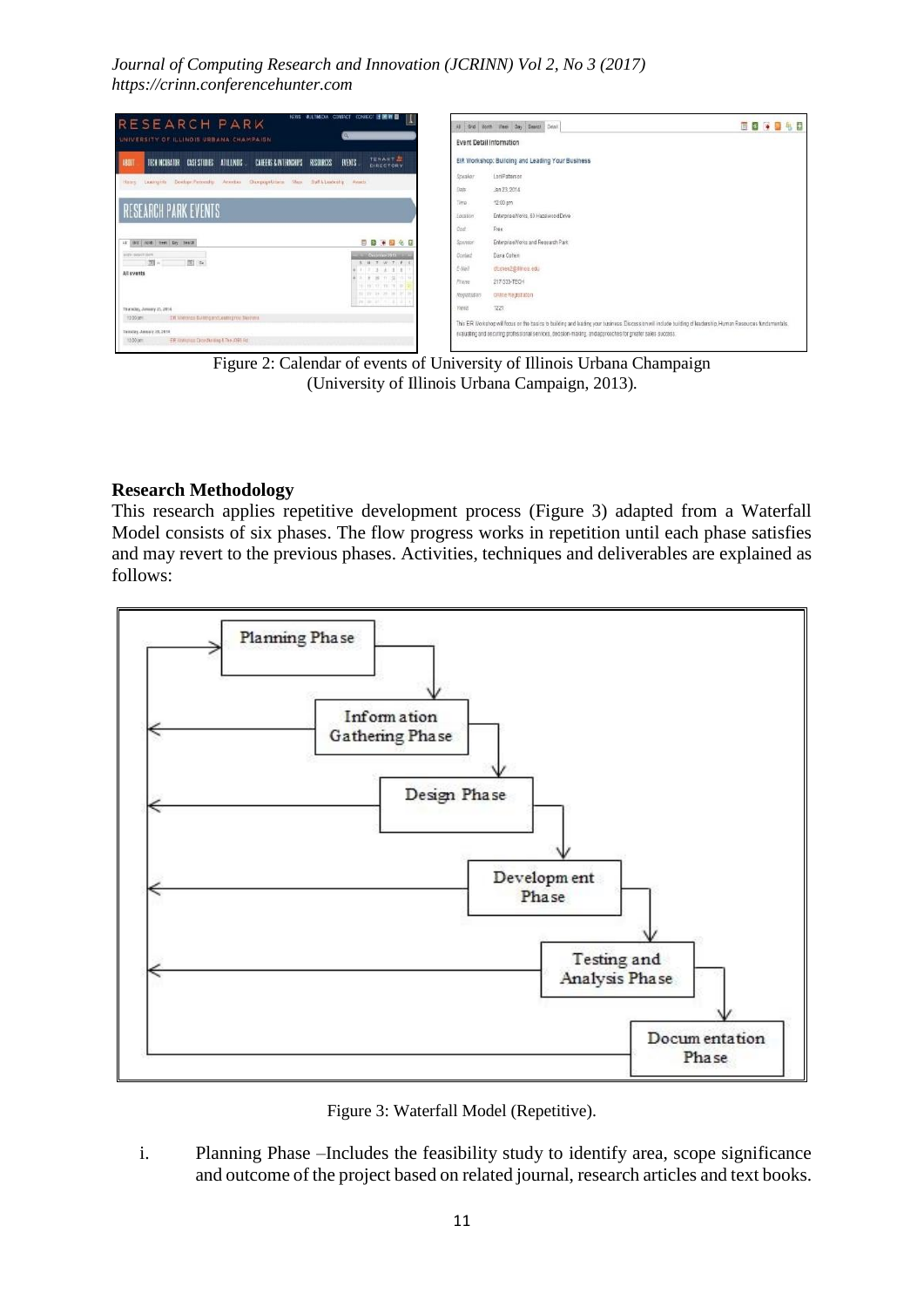- ii. Information Gathering Phase Search for required information related to the topic, collect relevant data and information from the discussion with person in charge and available resources and materials. All required software are determined in this phase.
- iii. Design Phase Includes the database design and flow of application logic. This phase ends with the prototype frame work produced.
- iv. Development Phase Development of the mobile application for Android platform using Android Studio, database development using PhpMyAdmin and php editor using Dreamweaver.
- v. Testing and Analysis Phase Developed application is evaluated to test the delivery and user's acceptance by allowing the random person to test the application and fill up the survey form. Results obtained from survey are analyzed.
- vi. Documentation Phase Involves writing a documentation of the project.

#### **Mobile Application Framework and Implementation**

In general, the mobile application utilizes JavaScript Object Notation (JSON) for reading data from database. Based on Figure 4, mobile application begins with requesting data to Hypertext Preprocessor (PHP) web service, and it will direct the request to the database. Data returned by the database is represented in a form of JSON using PHP standard library and pass back to mobile application. Finally, mobile application represents the data in a graphical user interface (GUI). Database developed for this project consists of two simple tables purposely to store data for the events and details about the developers.

Implementation of this project involved the use of mobile application as a client and a laptop as a server for storing and manipulating data. Data conversion into JSON format is done at the server side after received a request from the client (mobile application). The connectivity between these two devices is thru the network of wireless router. Client should properly set the address of the server in order to establish a connection.



Figure 4: Framework for mobile application CEPS.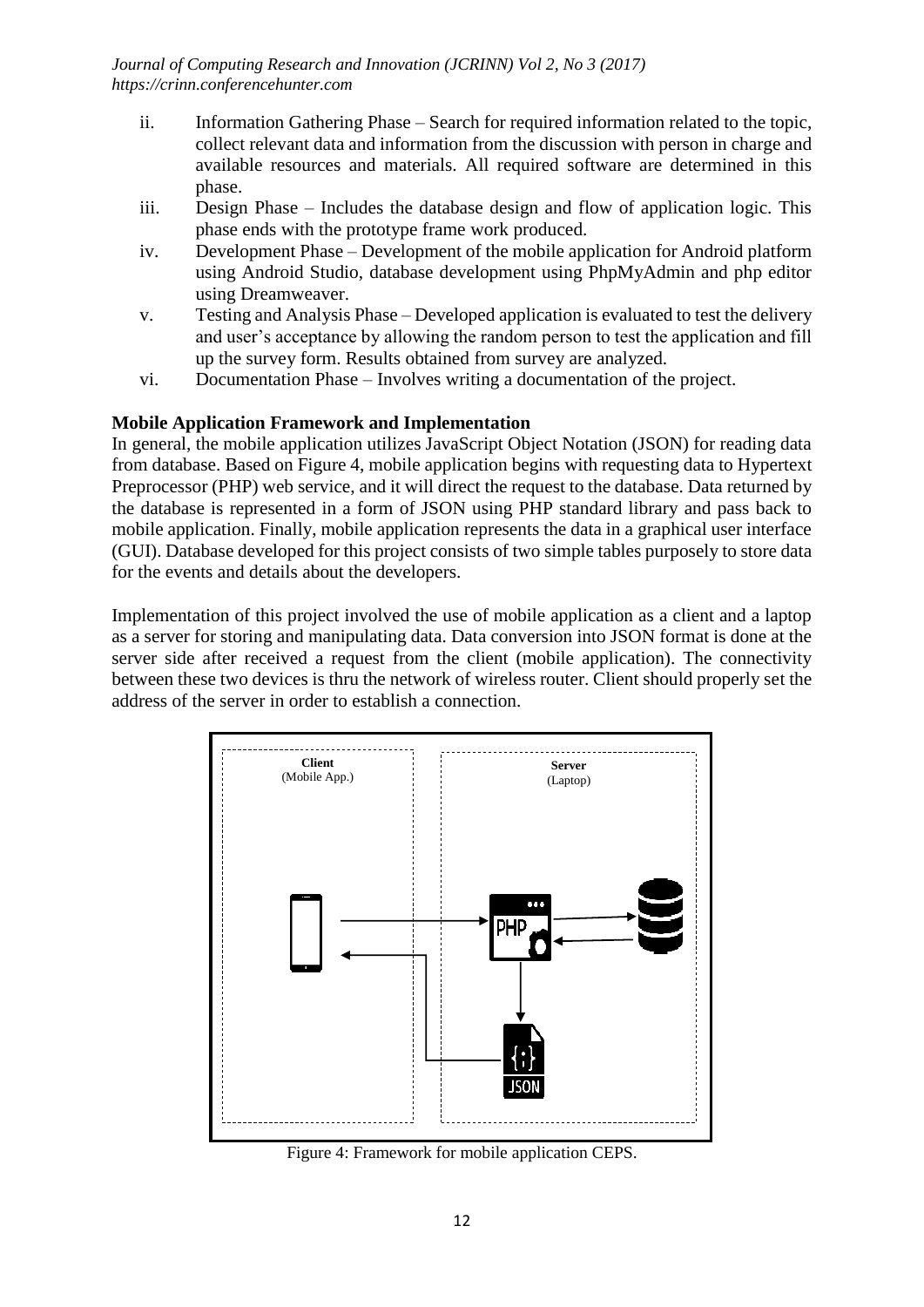#### **Development**

i. Home and events interface



Figure 5: (a) Main interface. (b) List of events from the CEPS application*.*

Figure 5 (a) shows main interface of Calendar Events UiTM Perlis (CEPS)mobile application with a button named 'Events' which will be directed to second interface. Figure 5 (b) shows the second interface of CEPS android application. In this page, it has a navigation tab consist of HEA (Hal EhwalAkademik), HEP (Hal EhwalPelajar) and ABOUT US information. Both HEA and HEP shows current and future events will be held in UiTM Perlis. It has information about the event's name, open for and date of the events. About us section shows information regarding CEPS developer. Users can return to the home page of the application by clicked the back-arrow navigation at the top of CEPS application.

ii. Event Details and Map Location Interface





Figure 6 (a) shows the event details after users tap one of the event listed in the main interface either from HEA or HEP tab, name of event, date, open for (target audience), organizer and location of the event are displayed. One button ('View The Map') is available for users to view specific location on the map where the image of the map is provided by Google API. Figure 6.b shows specific location of the event chosen on the map based on pin in red color. Users also provided with options to view the map either in 'general', 'normal' or 'specific' mode.

# **Results and Analysis**

Survey on user acceptance testing is carried out to check acceptance and deliverables of product to end user. To complete the study, 30 respondents are selected randomly among UiTMPerlis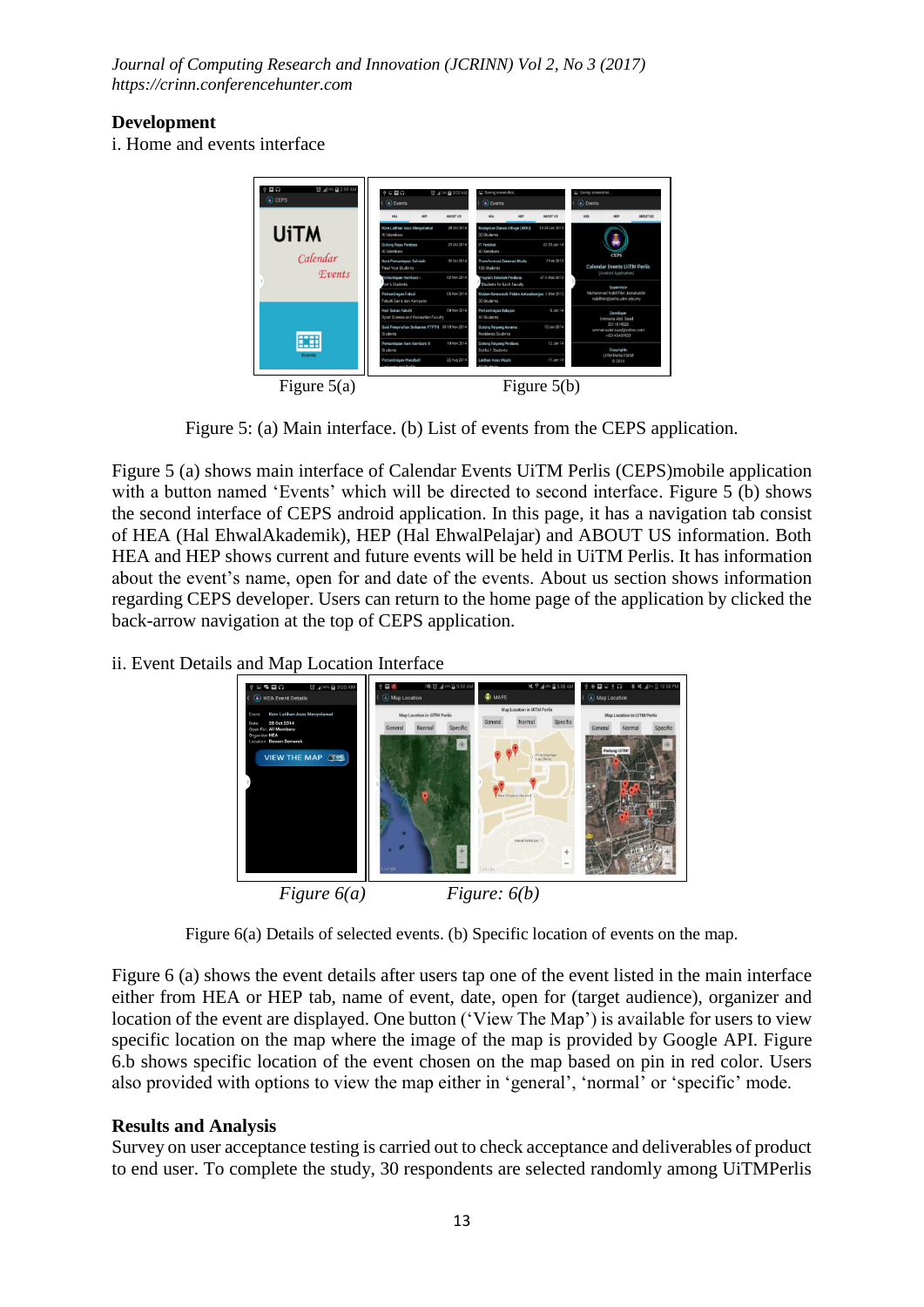students, lecturers and staffs. Two main parts of testing, which are effectiveness and satisfaction.



Figure 7(a)



Figure 7: (a)User acceptance testing: effectiveness (b) User acceptance testing: satisfaction

The first part of the user acceptance test begins with effectiveness of CEPS which is presented in the bar chart in Figure  $7(a)$ . This part is divided into three categories which are simplicity, comfortability and understandability. Among 30 respondents, 87% agree that this mobile application is simple and easy to use. 70% of them believe it is comfortable to use and all of respondents agree it easy to understand. From the figures presented, it shows majority of the respondents agree that the CEPS is effective.

Results for the second part of the testing are presented in Figure 7(b), where it is divided into two categories which are attractiveness and efficiency. 70% respondents agree CEPS is attractive and 83% of them believe it is efficient for real usage. Results from two categories showed that the average satisfaction is obtained for CEPS.

# **Conclusion and Future Works**

Effective way of dissemination of information about certain event is very crucial in organizing a successful event to attract participation of big crowds. CEPS mobile application is introduced to make the information available and easy to access for the UiTM Perlis community such as students, lecturers and staff. Centralized and organized information in single mobile application introduces an innovative way of information dissemination. Details of events and specific